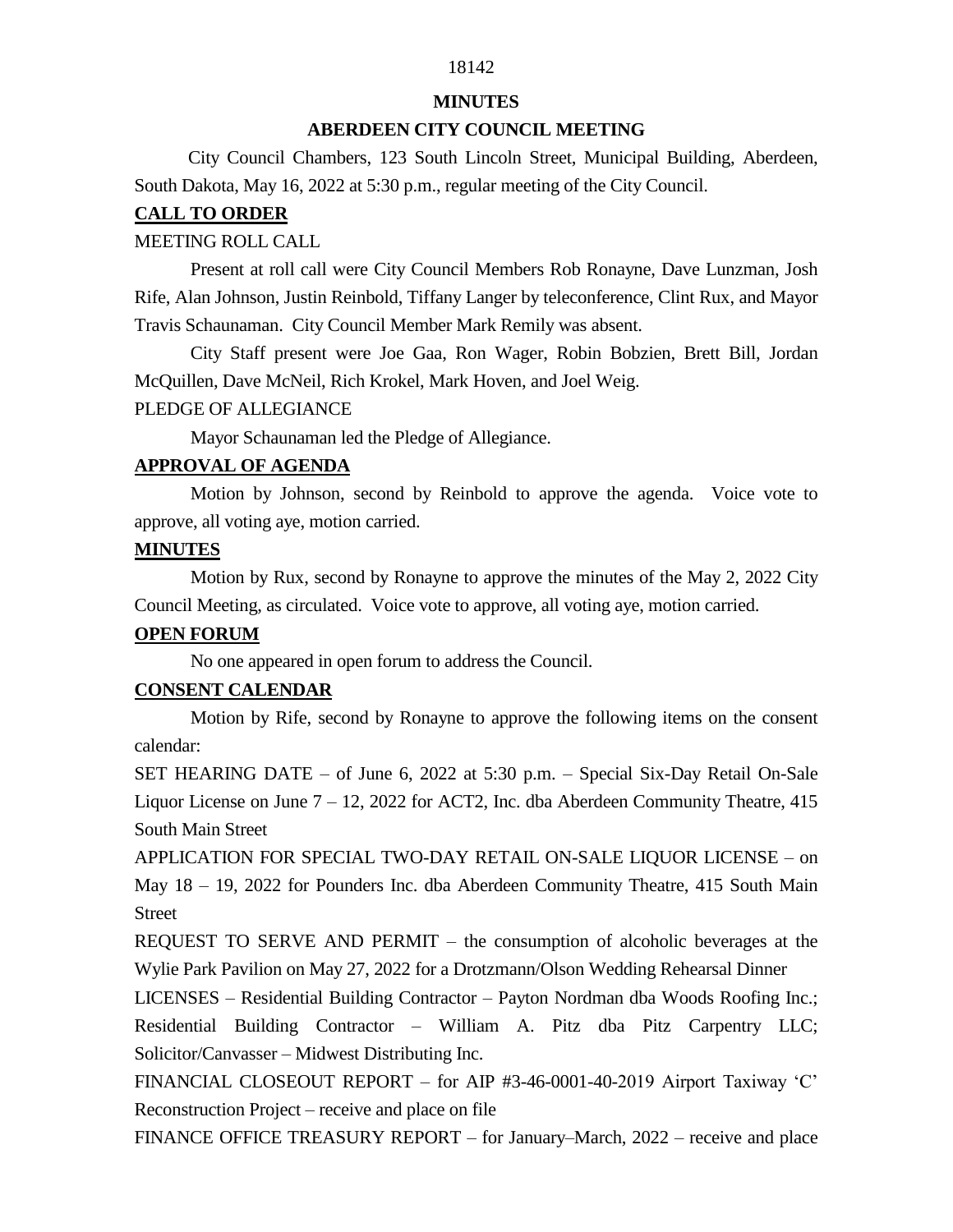on file

PROCLAMATION – "Public Works Week" May 15 – 21, 2022

Voice vote to approve, all voting aye, motion carried.

#### **NEW BUSINESS**

# REVIEW AND RECOMMENDATION ON ALCOHOL POLICY SUBMITTED BY PARK AND RECREATION BOARD

City Attorney Ron Wager presented a draft of an alcohol policy that the Park and Recreation Board had formulated for submittal to the City Council for their review and recommendation. According to City Ordinance, Sec. 36-60, the Park and Recreation Board is required to adopt a written alcohol policy regulating on-premises consumption and sales of alcoholic beverages at municipal parks and recreation facilities. Wager said that the Park Board staff and City staff both recommend the approval of the proposed alcohol policy. Motion by Ronayne, second by Johnson to recommend the Park and Recreation Board adopt the proposed alcohol policy it submitted to the City Council on May 4, 2022. Roll call vote to approve, all voting aye, motion carried.

# ADDENDUM TO AGREEMENT FOR USE OF SCHOOL FACILITES AND CITY PARKS AND RECREATION FACILITIES

City Attorney Ron Wager presented an Addendum, changing the name of the Clark Swisher Activities Complex to Brownell Activities Complex to an existing agreement, for cooperative use of school facilities and city parks and recreation facilities between the City and the Aberdeen School District. Motion by Rux, second by Reinbold to approve the Addendum to the agreement between the City of Aberdeen and Aberdeen School District No. 6-1 for cooperative use of public facilities and to authorize the City Manager to execute the same. Voice vote to approve, all voting aye, motion carried.

## CASED WATERLINE EASEMENT TO WEB

City Engineer Robin Bobzien requested approval of a cased waterline easement to WEB Water Development Association, Inc. on City Lot 1, Baird's Subdivision in the SE  $\frac{1}{4}$ of Sec. 6, T123N, R63W of the  $5<sup>th</sup>$  P.M. for an underground waterline which will go underneath existing waterlines of the City. Council Member Langer joined the meeting in person at 5:36 p.m. Motion by Ronayne, second by Johnson to approve an instrument granting a waterline easement to WEB Water Development Association, Inc. on City Lot 1, Baird's Subdivision in the SE  $\frac{1}{4}$  of Sec. 6, T123N, R63W of the 5<sup>th</sup> P.M. and to authorize the City Manager to execute and record the same. Roll call vote to approve, all voting aye, motion carried.

## REAPPOINTMENT OF MEMBERS TO LIBRARY BOARD OF TRUSTEES

City Manager Joe Gaa requested approval of the reappointment of Troy McQuillen, Lynn Klundt, and Peter Ramey to the K.O. Lee Aberdeen Library Board of Trustees for threeyear terms ending June 30, 2025. Motion by Rux, second by Lunzman to reappoint Troy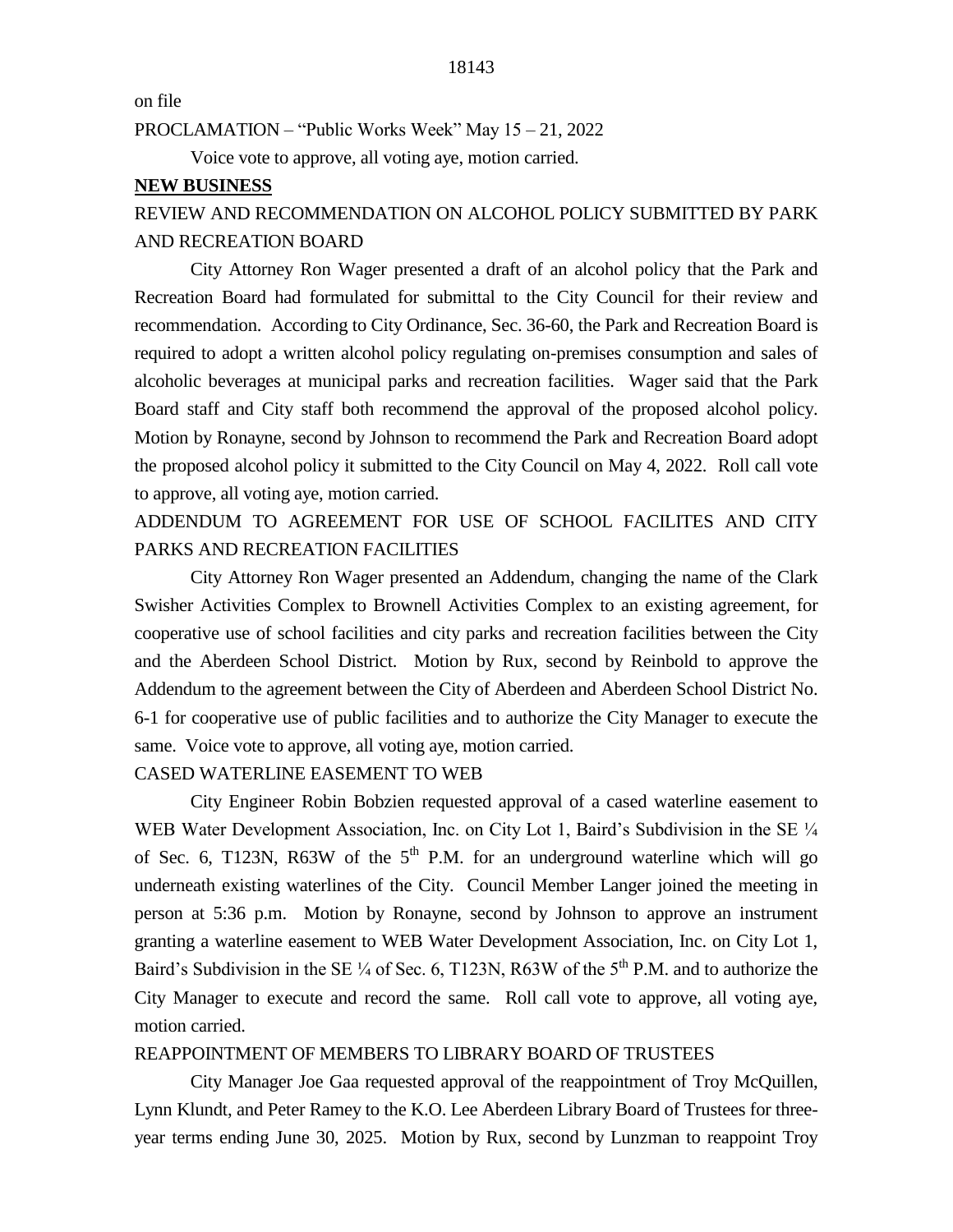McQuillen, Lynn Klundt, and Peter Ramey to the K.O. Lee Aberdeen Library Board of Trustees effective July 1, 2022 for three-year terms ending June 30, 2025. Voice vote to approve, all voting aye, motion carried.

AIRPORT MARKETING GRANT AGREEMENT WITH SD GOVERNOR'S OFFICE OF ECONOMIC DEVELOPMENT

Transportation Director Rich Krokel requested approval of an Airport Marketing Grant Agreement with the State of South Dakota-Governor's Office of Economic Development (GOED). Krokel informed the Council that the Aberdeen Airport was awarded \$200,000 and selected Hub City Radio for assistance in airport marketing efforts. Motion by Johnson, second by Lunzman to approve of the grant agreement with the State of South Dakota-Governor's Office of Economic Development and to authorize the City Manager to sign the airport marketing grant agreement. Roll call vote to approve, all voting aye, motion carried.

### AMENDMENT TO AGREEMENT WITH HELMS & ASSOCIATES ON AIP PROJECT

Transportation Director Rich Krokel requested approval of Amendment #1, an increase of \$9,425.08 to a professional services agreement, with Helms & Associates on AIP #3-46-0001-40-2019 Taxiway 'C' Reconstruction Project. Motion by Rux, second by Johnson to approve of Amendment #1 to a professional services agreement with Helms & Associates on AIP #3-46-0001-40-2019 and to authorize the City Manager to sign the amendment for the AIP Project. Roll call vote to approve, all voting aye, motion carried. PAYMENT REQUESTS FOR AIRPORT IMPROVEMENT PROJECTS

Transportation Director Rich Krokel requested approval of the following payments for work on Airport Improvement Projects: Payment #36 – AIP #3-46-0001-40-2019 Taxiway 'C' – Helms & Associates in the amount of \$1,443.87; Payment  $#16 - AIP +3-46-$ 0001-43-2021 Taxiway Geometry – Helms & Associates in the amount of \$4,415.04; Payment #30 – AIP #3-46-0001-43-2021 Taxiway Geometry – Helms & Associates in the amount of \$1,059.60. Motion by Johnson, second by Rux to approve and authorize the City Manager to sign the payment requests for work on the Airport Improvement Projects. Roll call vote to approve, all voting aye, motion carried.

#### **REVIEW AND APPROVAL OF CLAIMS AND PAYROLL**

Motion by Reinbold, second by Rife to approve payment of the bills listed for May 16, 2022. Bills having been audited by the Finance Officer and fully itemized and authorize the Mayor or City Manager to sign, and the Finance Officer to countersign, all warrants for payment of the following approved bills: SD Dept. of Revenue 28,284.71; Elevon 3,250.00; US Bank Trust 226,600.00; Aberdeen Development Corp. 15,000.00; Aberdeen School Dist. 141.92; Helms & Associates 16,079.26; MARCO Technologies LLC 702.10; Tessman Company 13,550.30; RDO Equipment Co. 1,057.69; Brown County Landfill 16,742.30; IDexx Distribution Inc. 2,175.17; Aberdeen News 435.38; Dakota Doors Inc. 1,445.42;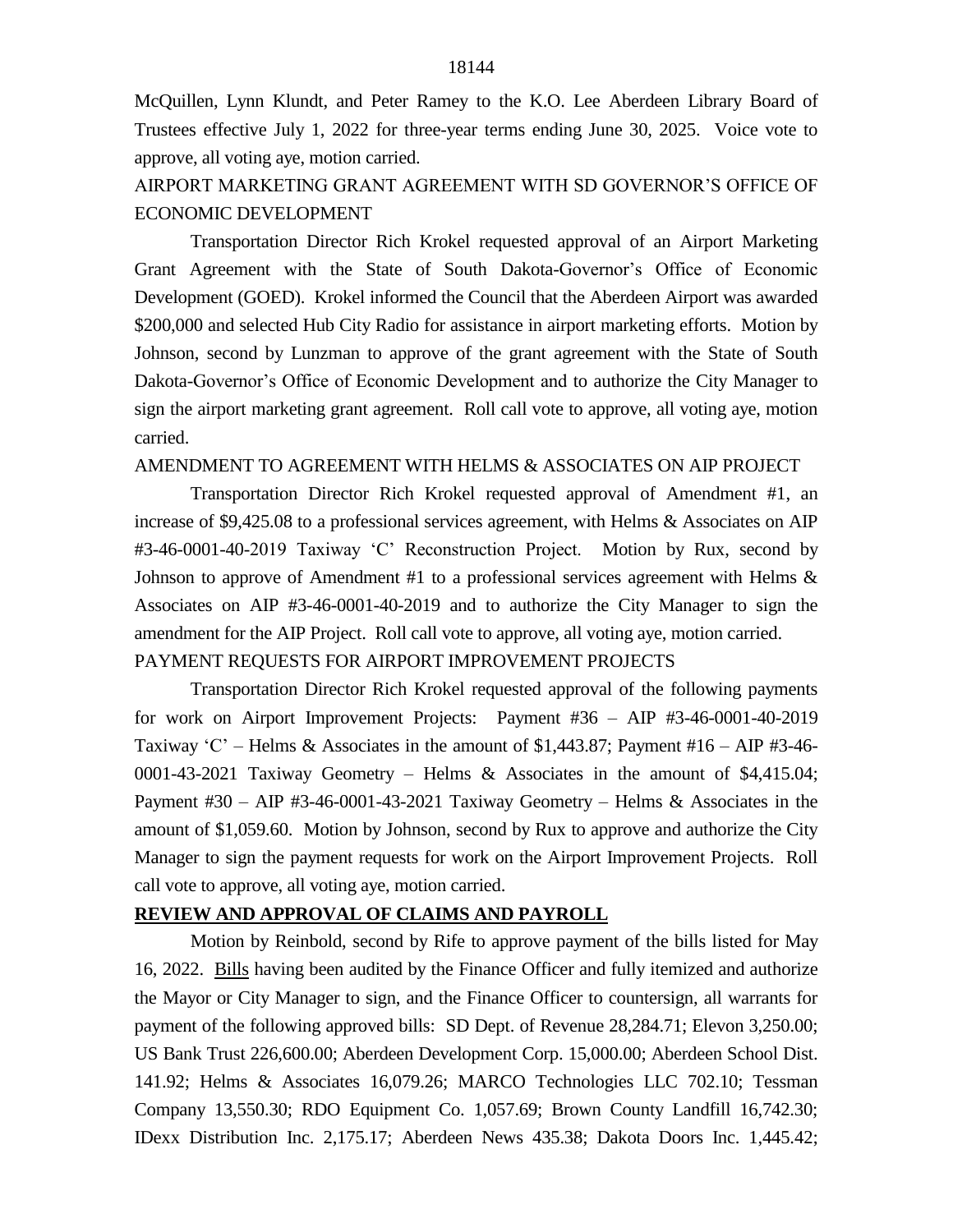Northern Plains Animal Health 180.51; Chris & Dan's Tarp & Canvas 639.65; Leidholt Electric LLC 209.68; Hawkins Inc. 3,416.49; Dakota Electronics 368.15; Vosika Fencing 2,991.00; Don's Builders Hardware 162.65; Quality Welding Inc. 592.15; Performance Oil & Lubricant 515.52; Cole Papers Inc. 1,038.92; Farm Power Mfg. Inc. 139.99; Fisher Scientific Co. 3,411.28; Flexible Pipe Tool Co. 86.95; Graham Tire Co. 602.19; Direct Automation LLC 765.00; Auto Value Parts/Hedahls 2,051.08; Cash-Wa Distributing 4,904.50; House of Glass Inc. 2,869.97; Jacobs Construction 1,244.53; Kesslers Inc. 48.80; Lawson Products Inc. 326.71; Steven Lust Automotive 190.45; McDonald Supply Co. 144.20; MAC's Inc. 234.91; Sewer Duck Inc. 275.00; Sanford Health Occupational 5,561.00; Northern Electric 5,993.83; NSU Workstudy 591.50; CenturyLink 4,367.25; Pantorium 16.00; Kromer Company 65.77; Dakota Supply Group 2,552.98; Midstates Group 4,690.00; Safety Service Inc. 32.00; Avera St. Luke's Hospital 1,625.09; SHARE Corp. 808.36; Sherwn-Williams Co. 181.90; Crawford Trucks & Equipment 255.37; Stan Houston Equipment Inc. 16.64; Kay Park Rec. Corp. 58.40; Town & Country Lumber Inc. 74.50; Western Area Power Adm. 4,186.60; Hannah Lagerquist 46.20; Diesel Machinery Inc. 2,145.32; Aberdeen Area Arts Council 12,301.45; Baker & Taylor Inc. 1,281.40; Gale/Cengage Learning 64.88; Mission Mgmt. Information 3,195.09; Fastenal Company 1,610.65; Totally Tubualr Mfg. 70.42; Banner Associates Inc. 10,907.96; ADAPCO Inc. 27,677.00; Target Specialty Products 36,300.00; Badger Meter Inc. 578.52; Cortrust TIF #19 23,977.88; Olson's Pest Technicians 400.00; Dakota Pump Inc. 12,688.80; Harms Oil Company 33,944.59; MacQueen Emergency Group 620.73; Ultimate Upholstery Solutions 104.90; Ladner Electric 112.25; Canfield Business Interiors 648.36; Tim Reed 548.00; Dependable Sanitation 828.50; Center Point Large Print 94.08; Production Monkeys.com 525.00; Pressure Washer Central 46.50; Fordham Signs 2,154.28; WISP Services LLC 60.00; M & T Fire & Safety Inc 4,334.45; Alexis LaFave 52.00; USA Blue Book 14,154.32; D & K Products 5,192.96; Cartney Bearing Co. 411.13; Coca-Cola Bottling Co. 984.50; Justine Charles 220.00; Dawn M. Menning 22.50; Titan Access Productivity 8,200.98; Hub City Radio 550.00; Executive Management 391.87; Service Signs Inc. 114.94; Best Cob LLC 750.00; Danko Emergency Equipment 1,292.12; Beacon Athletics 7,606.48; Toysmith 437.76; Charles Achen 94.00; Environmental Sys. Research 3,800.00; West Payment Center 366.81; SD Electrical Commission 100.00; Barton Heating & A/C Inc. 324.90; Rick's Heating/Air Conditioning 140.69; Dakota Broadcasting LLC 1,000.00; Kyle Fadness 60.00; Dakotaland Autoglass Inc. 20.52; Livestock Specialist Inc. 750.50; HDR Engineering Inc. 4,220.21; MTI Distributing 4,981.28; Kirk's Auto 4,707.09; Avera Heart Hospital of SD 3,081.00; McMaster-Carr Supply Co. 140.14; Bismarck Tribune 588.00; Great Western Bank 85,645.70; Quill Corp. 172.99; Federal Express Corp. 46.83; Ray O'Herron Inc. 5,798.30; Ken's Superfair Foods 1,864.62; Claims Associates Inc. 93.78; Kiwanis Club 200.00; Opperman Inc. 1,644.89; Stonehouse Staned Glass 1,086.80; Sertoma Club 46.25; Century Business Products 246.46; Sanford Health 4,680.00; American Flagpole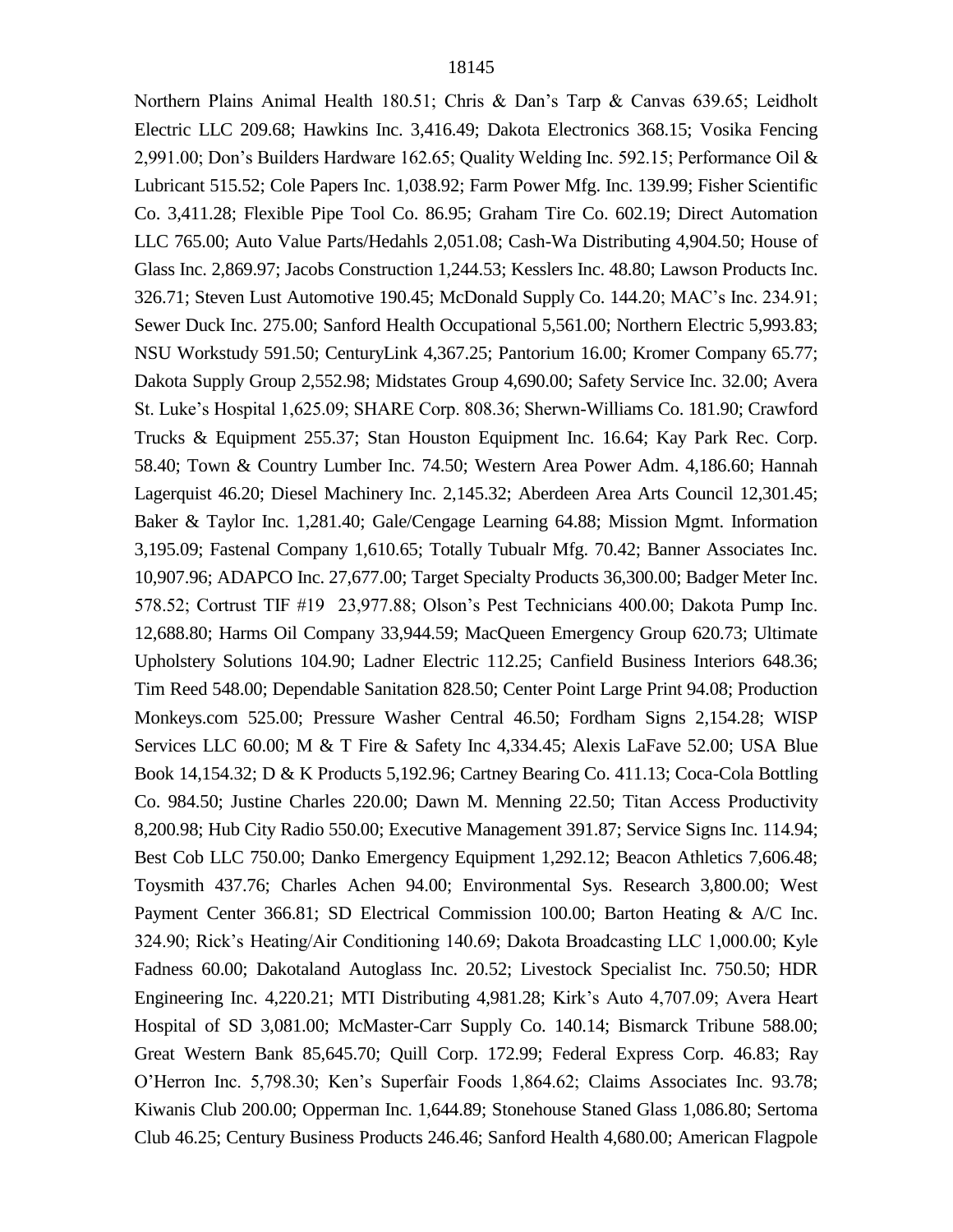& Flag Co. 5,165.50; Menards Inc. 9,709.47; Shannon Broderson 152.00; Bound Tree Medical LLC 3,175.46; Overdrive Inc. 499.54; Reuers Auto Service 1,046.40; Convention Visitors Bureau 36,122.50; Dakota Fluid Power Inc. 144.03; McQuillen Creative Group 3,869.50; Jeromy Thorstenson 94.00; Borns Group 2,533.89; FP Mailing Solutions 61.50; Killoran Trucking & Brokerage 23,500.45; Spectrum Promotional Products 1,248.48; OCLC Inc. 974.36; Impact Janitorial 2,511.56; At & T 1,780.67; Confluence 5,762.67; Ferguson Waterworks 31,038.58; Recreation Supply Co. 276.48; A-1 Steam Brothers 2,093.65; ATCO International 270.00; Matheson Tri-Gas Inc. 254.00; Gardner Locksmith 60.00; POMP's Tire Service 65.95; Rich Krokel 68.00; MV Sport-MV Corp. Inc. 2,841.40; Van Diest Supply Co. 3,709.50; Combined Bldg. Specialties 3,454.00; Toyne Inc. 335.93; Camby's Pass Inc. 173.04; Carlson & Stewart Refrigeration 1,116.07; Lake Area Tech Foundation 200.00; Galls Inc. 139.80; Jill Mohr 28.00; Dakota Oil 180.09; Zimco Supply Co. 3,955.54; Shower Tower Inc. 68.75; Advance Auto Parts 110.25; Jordan C. Menken 192.00; Ingram Library Services 1,588.42; Vollan Oil Co. 3,106.00; Collaborative Summer Library 12.97; Rivards Turf & Forage 7,381.92; Plunkett's Pest Control 360.67; Olympic Sales Inc. 218.88; Cryotech Deicing Technology 23,616.16; Carrot-Top Industries 841.03; Randy Murphy 228.00; Aberdeen Chrysler Center 166.40; John Henry Foster MN Inc 4,097.60; Midwest Tape 113.20; Rhea Ketterling 68.00; Midcontient Communications 115.42; ARAMARK Uniform Service 2,097.10; Newman Traffic Signs 727.20; Environmental Resource Assoc. 1,072.63; Pullman Well Drilling Inc. 6,828.72; John Hettich 94.00; JGE Rental Equipment 1,798.74; GRAINGER 225.55; Geffdog Designs 603.97; Bowers Tree Service 4,025.00; KLAS Group 39,573.83; Builders Firstsource Inc. 88.98; Makynna Snow 39.00; Christine Stoltenberg 156.00; A-1 Sanitation 797.16; North Star Logistics LLC 175,550.00; Linde Gas & Equipment Inc. 266.89; G & R Controls Inc. 761.45; First State Bank of Roscoe 8,869.59; Muth Electric 80.52; Tri-State Water Inc. 36.25; United Parcel Service 377.59; Domino's Pizza 158.50; Haylee Mork 91.00; Kanopy, Inc. 65.00; NAPA Central 32.90; Chance Rides Manufacturing 1,734.68; Athletica Sport Systems Inc. 852.00; Mike Lester 94.00; Eframson Electric Inc. 426.08; BMI Supply 3,377.25; Hub City Roofing Inc. 155.00; Aberdeen Club 637.50; Great Plains Bank 34,370.14; Carla Jo Krege 144.00; Office Depot 25.20; Hillyard Sioux Falls 216.96; Dacotah Bank TIF #26 227,724.43; Andrea Schwan 28.00; Megan Kusler 306.00; Aldous J. Ulvog 435.00; Haar Plumbing & Heating Inc. 1,339.94; Kinetic Leasing Inc. 27,393.84; Apple Books 1,963.96; Henry Schein Inc. 253.27; Plains Commerce Bank 72,250.08; Benjamin McCarthy 220.00; Autozone 517.26; Images of the World 200.00; Ethan Traster 220.00; Jonathon Murdy 2,500.00; Shannon Chemical Corp. 12,579.45; Bruce Briston 220.00; Runnings Supply Inc. 5,277.22; Triplec Pros. Window Cleaning 564.00; HR Green Inc. 9,026.86; Anna Moser 2,193.41; ODP Business Solutions LLC 63.98; CBM LLC Cherry Lake Publishing 482.11; Jackson Foy 150.00; GP Local 1,260.00; The Prestwick Group 6,920.98; Banksupplies 632.50; Most Dependable Fountains